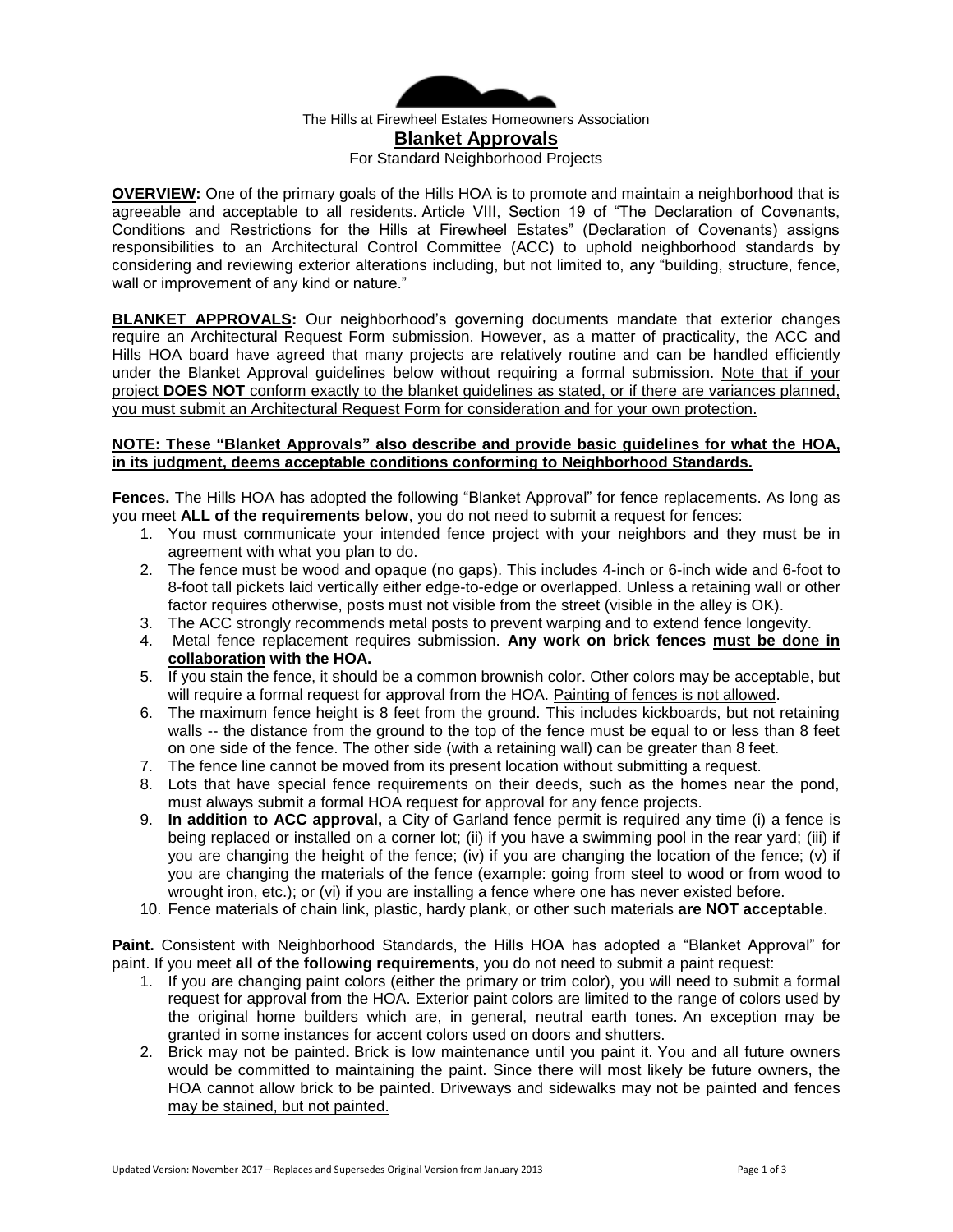**Roofs.** The Hills HOA has adopted a "Blanket Approval" for roof replacements. As long as you are installing asphalt shingles and meet **all of the following requirements**, you do not need to submit a roof request. **If you plan to install materials other than asphalt (as permitted), an approval submission IS REQUIRED.**

- 1. All homes in the neighborhood were built to a standard that includes closed valleys covered with shingles. Open valleys where sheet metal is in the valley and visible are NOT permitted.
- 2. All homes in the neighborhood were built with upgraded Architectural/Dimensional shingles and shall remain that way. No three tab shingles are allowed.
- 3. The color must be in the original builder color palette, which is generally a neutral shade such as beige, sand, slate, etc. No excessively light or dark colors will be allowed. Light grays (or other neutral colors), but not white are acceptable for the purpose of energy efficiency. If in doubt about shingle color, submit an Architectural Request, or consult with the HOA before work begins.
- 4. Certain materials other than asphalt are permitted by Texas Property Code Sec. 202.011 to resist wind and hail, provide heating/cooling efficiencies, or generate solar energy. **Using alternate materials requires an Architectural Request Form**, and they are required to resemble other approved shingles in the neighborhood and match the aesthetics of surrounding properties.
- 5. Whenever possible, roof fittings (attic vents, plumbing stacks, chimneys, etc.) shall be on the side(s) of the roof least visible from the street.
- 6. City Permits are not required unless you are replacing 25% or more of the decking. The City of Garland allows two (2) layers of shingles.

**Window Solar Screens.** The Hills HOA has adopted a "Blanket Approval" for solar screens. As long as you meet **all of the following requirements**, you do not need to submit a request for solar screens:

1. You are installing black or dark brown screens uniformly to all windows.

**Window Tint.** As a practical matter and to promote energy efficiency, tasteful tinting has been deemed acceptable by the Hills HOA. A "Blanket Approval" is granted for window tinting, and as long as the following requirements are met, you do not need to submit a request for window tint:

- 1. Gray/Smoke tint are the only acceptable colors.
- 2. No reflective or mirrored tinting is permitted.
- 3. Tint can be no darker than 75% of visible light.

**Window Replacement**. The Hills HOA has adopted a "Blanket Approval" for window replacement. As long as you meet **all of the following requirements**, you do not need to submit a request for window replacement:

- 1. No reflective or mirrored glass will be allowed under any circumstances.
- 2. Frame and grid color (if used) is to be white or a neutral color in the original builder color palette to match home trim.
- 3. These guidelines also apply to glass doors, where applicable.

**Landscaping.** The Hills HOA has adopted a "Blanket Approval" for landscaping improvements, which conforms to Neighborhood Standards. As long as you meet **all of the following requirements**, you do not need to submit a request for landscaping improvements:

- 1. The HOA asks that you always use good judgment and consider your neighbors when planning landscaping projects. In general, if you do not see existing landscaping similar to your planned project at several homes in the Hills, a formal request must be made. For example, if you want to conserve water usage by installing a rock/desert yard with no grass, that sort of alteration will require special HOA consideration and a formal request must be made.
- 2. Any new additions require an ACC form submission.
- 3. Masonry work also requires an ACC submission. Note that masonry or stonework borders and tree rings are generally discouraged because they tend to sag, tilt, or collapse over time as they are displaced by soil settling and root system growth. If such materials are used, it is suggested that a reinforced concrete footing of sufficient depth be installed and mortared into place.

**Rain Barrels.** The use of a rain barrel as a rain harvesting system is permissible and does not require an Architectural Request Form, as long as you meet **the following requirements**:

- The HOA asks that each property limit the number of rain barrels or other rain harvesting devices to two (2) maximum.
- A rain barrel must not be visible from the front or side of the home to be considered approved under our Blanket Approvals – if visible, a Request Form must be submitted and approved.